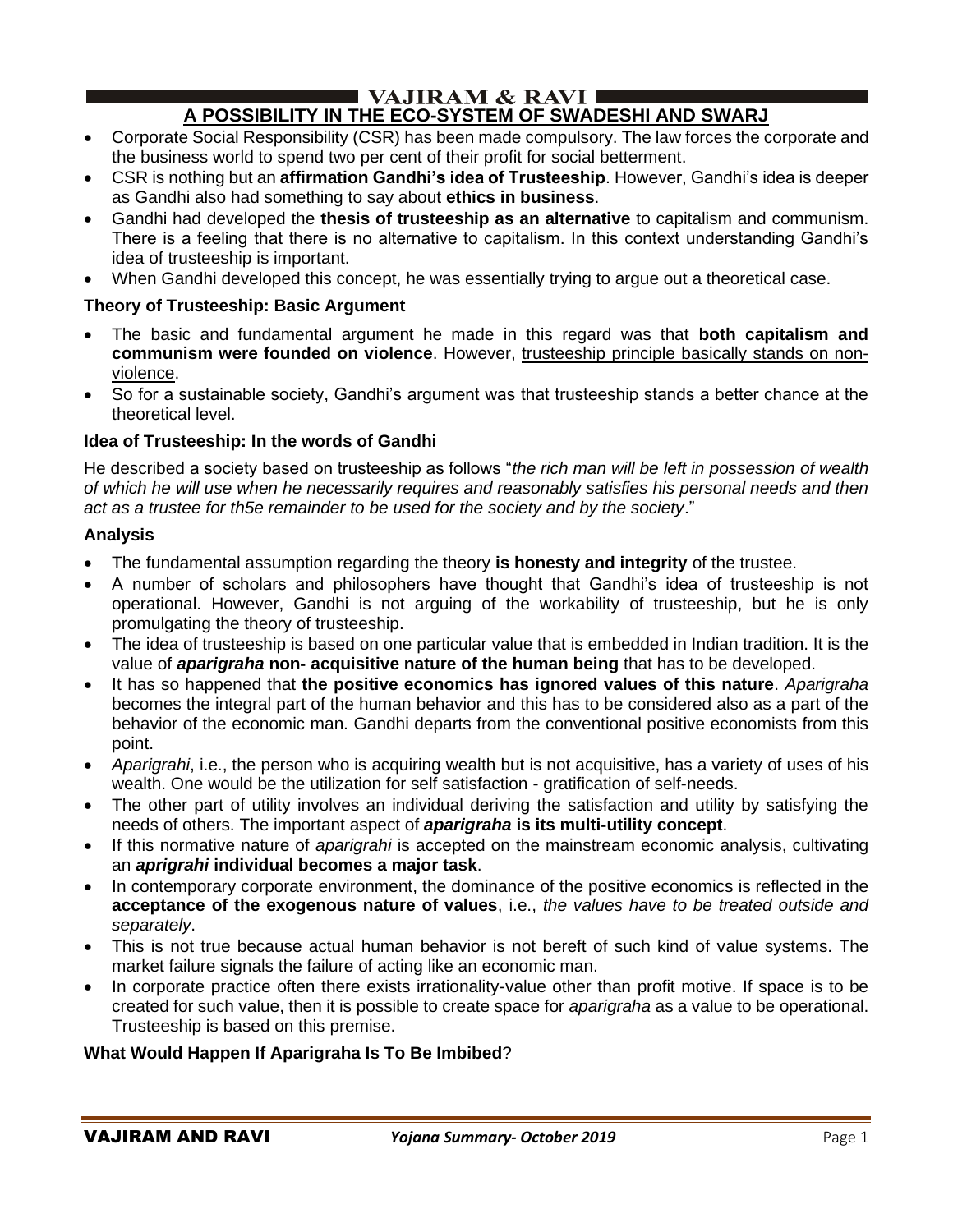## **I VAJIRAM & RAVI**  $\blacksquare$

• If *aparigraha* is to be imbibed, the approach to view the production system would differ. Also, within the production system, the issues like **what to produce and how much to produce** would be tackled from a different **perspective.** 

## **How To Create Space For Trusteeship?**

- The society would need to find the way to bring down the acquisitive nature of the population. One solution lies with the **introduction of the moral value of** *aparigraha* **into lives of the mass through education**. However, that is going to be a long process.
- Gandhiji was repeatedly asked the process of brining about trusteeship. **Persuasion and noncooperation** was Gandhi's answer. If the **trustee fails to behave as a trustee, the State be justified in dispossessing them**.

## **Characteristics of Trusteeship**:

## **A. Trusteeship is based on Ahimsa**

- A **variant of trusteeship was tried out by Vinoba Bhave** soon after the Independence that related to the land, which is well known as *bhoodan.* He started asking for land in donation and redistributed the donated land landless farmers. He was appealing, using moral persuasion and he called this 'karuna' (compassion).
- **B. Trusteeship Allows Creation of Wealth**
- Trusteeship is essentially about how to possess and how much to possess. It is not against creation and possession. **Creation and possession of wealth** is justified.
- In the **Neo Classical Economics**, to imbibe the value of labour indirectly and to minimize the cost, it is to be exploited physically and economically. In such circumstances, any expectation from labourers to become efficient and develop a commitment for production cannot materialize.
- The entire process of production generates definite negative externalities by not paying proper wages. These externalities are also being imposed in the society and the state.
- If the concept of trusteeship is to be applied in these circumstances as a trustee, as a producer the corporate sector should make an offer to fellow human beings who are part of the production process for their decent standards of living.

### **C. Trusteeship and Nature**

- The other input of production is nature. In a corporate framework, intrinsic value of that natural resource is not being evaluated.
- In Gandhian theory of trusteeship, handling of nature and use of nature in one's own production system can be different, perhaps more conservation/preservation oriented.
- If the industry as a whole takes a decision to price it more appropriately, **then let that product be produced if there is a demand** rather than cutting it down at the firm's/industry's level or transferring all the costs to the society. In this regard, carbon trading is a very inferior option, although a better option than no option.
- The third issue is about pollution. Pollution obviously is the result after the production. One can also be trustee by choosing appropriate technologies. Hence, on production side too there is ample scope of trusteeship.

### **D. Trusteeship in consumption**

- Consumption has two distinct levels: Personal and societal. The theory of *aparigraha,* nonacquisitiveness, tends not to acquire and consume things which are useless to an individual. This is where Gandhi bring in the concept of limiting personal demands/needs.
- After satisfying needs for a decent livelihood, the rest of the wealth is required to be spent for social good. In Gujarat, a number of educational institutes and healthcare units have been financed and managed by the Mahajanms.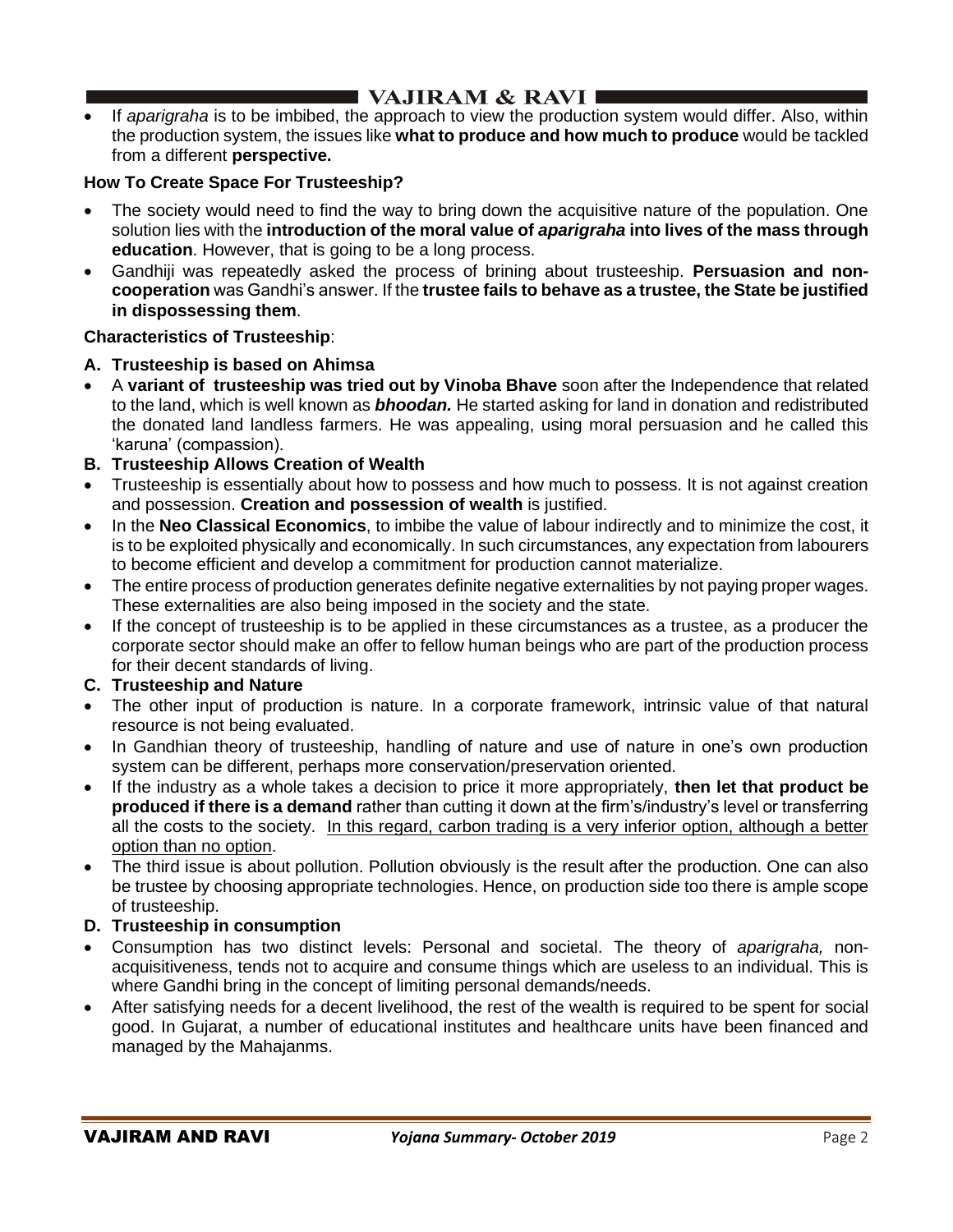# $\blacksquare$  VAJIRAM & RAVI

### **Conclusion**

- Beginning the process with the basic principle of *aparigraha*, non-acquisitive life by the trustee, by the creator and possessor of the wealth would impact he entire society in a positive manner.
- Such society would be a simple society and the craze for useful and not-so-useful technologies will also be automatically regulated. The vision has to change. Gandhi's Trusteeship becomes relevant and a possibility within his overall vision of a non-violent society, swadeshi, decentralized economic system and *Swaraj a*s self-rule.

## **QUEST FOR AN ALTERNATE VISION**

It is well-known that the central aim of the Gandhian programme of action is the attainment of Swaraj and Sarvodaya which in general parlance mean the all-round, holistic development of humanity.

### **Contemporary Society**

- Contemporary society has been characterized as knowledge society. But in spite of such easy and widespread access to information and knowledge, in daily living we confront natural phenomena which are practically incomprehensible, inexplicable and hence mind-boggling to most people.
- It is true that the scientific revolutions in the fields of quantum mechanics, bio-genetics and artificial intelligence are dramatically reshaping the destiny of humanity positively. But they too are not sure about the fate of our universe and the intelligent life in it.
- **Knowledge**, traditionally viewed as an aid to service, came to be considered a mere instrument for the attainment of power and domination. Sir Francis Bacon put it succinctly: **'knowledge is power.**'
- The idea that unlimited physical comforts and sensuous enjoyment could be chased and realized disclosed into a new theory and ideology known as **developmentalism**.
- **Development at any cost has become the motto of modern civilization**, Irrespective of the divergent political ideologies followed by different nation state.
- Modern civilization with its uni-dimensional focus on physical comforts and sensuous enjoyment, developed by the West, in the West, and thrust upon the rest (of the world) by them, was glorified by the elite classes around the world as the ideal way of life to be aspired and attained by all.

### **Alternate Vision**

- Gandhi's **Hind Swaraj** contained, among other things, a sever critique of modern western civilization. He diagnosed the **root cause of the disease of modern civilization as violence**.
- The other dangers that Gandhi identified in modern western civilization were that it **dismissed religion and morality** from human life and transaction as redundant and **elevated physical comfort to the level of the ultimate foal to be sought after in life**.
- In keeping with the Marxian perspective, it measured the level of human civilization on the basis of *its increased technological capacity to dominate over, manipulate and control nature*.
- Several studies, while warning humanity against the impending possibility of a total global catastrophe, also presented alternative visions of a sustainable future civilization and it is fascinating that **these visions arte mostly in consonance with the Gandhian alternative**.
- The **UN Declaration Document** clearly states that the focus of the programme is on people, planet, prosperity, peace and partnership, points repeatedly emphasized by Gandhi on many occasions. It also state that the member nations are determined to take steps which are urgently needed to shift the world onto a sustainable and resilient path.

### **Conclusion**

• As the UN, rightly posed it, the question before us is simple and obvious: Are we ready to read the clear signs on the horizon and change on to a sustainable path.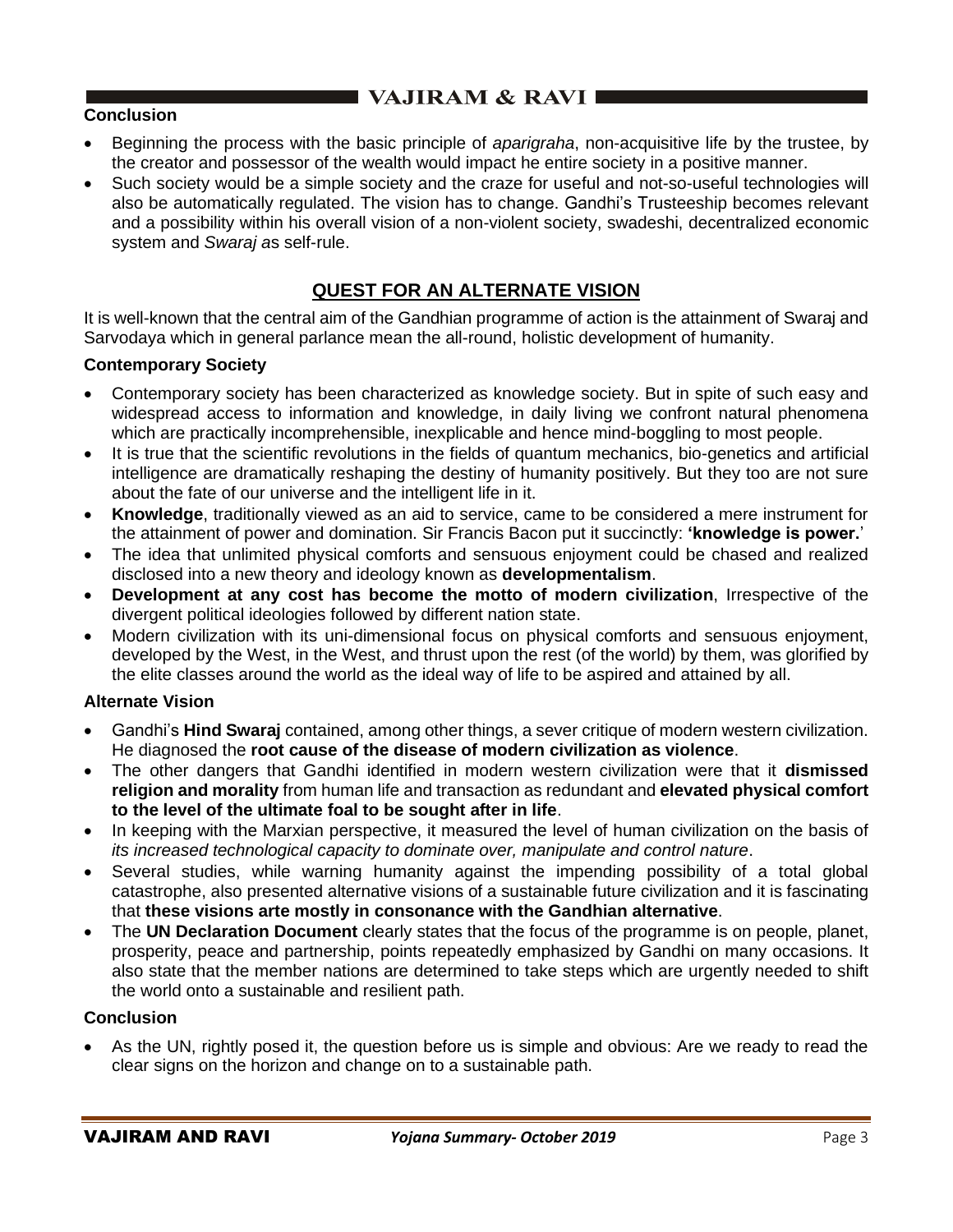# I VAJIRAM  $\&$  RAVI $\blacksquare$

• This was, precisely, what Gandhi had asked in his Hind Swaraj and it was the basic principle of a sustainable civilization that he enunciated in it. Our responsibility is to translate them into reality.

# **THINKING BEYOND THE SELF AND THE OTHER**

- One of the contemporary major challenges is multilevel violence that range from micro to macro level. According to Galtung, **violence is of three kind; direct, structural and cultural**.
- Gandhi's nonviolence responds to the contemporary problem of violence at this three-level direct, structural and cultural.
- **A. Gandhi's Response to Direct Violence**
- The underlying principal of Gandhi's non-violence is advaita. Thus, Gandhi does not see any separation between the self and other.
- He noted in Hind swaraj that 'sacrifice of self is infinitely superior to sacrifice of others'. In Gandhi's paradigm, both **self and the others are tied to a relationship of responsibility**.
- Gandhi also argues why violence as a contemporary means to settle issues should be avoided. **First,** he observes that violence **does not accept the 'essential dignity'** and worth of the individual. **Second,** violence recognizes no boundaries and finally become self-justificatory in itself. The reason is that violence claims to possess the truth about right and wrong and on this basis, it also decides who should be punished and who spared. **Third**, when violence becomes habitual and institutionalized, it becomes a general means/method to settle the issue of any kind of conflicts in society.
- It must be recalled, for Gandhi, non-violence is not confined only to a personal virtue or individual behaviour. He considered non- violence as **'law of our being'** that must be applied in all social relation: familial, political, economic, and educational. To contemporary violence inflicted society, his message is very clear - apply nonviolence in all possible fields of human relation.
- **B. Gandhi's Response to structural Violence**
- The problem of violence may be viewed in term of concentration of power, large scale industrialization, and exploitation of one group by another. These have been termed as **structural violence.**
- Here, Gandhi's idea of a*parigraha* (non-possession) and its **institutionalized form 'trusteeship'**, as well as the need for self-control, are useful today. Gandhi held the view that the modern crisis can be overcome only by making our institution more in the line of law of non –violence.
- He advocated the **decentralized mode of polity (***Panchayati Raj***) and economy (***Gram swaraj)* **to minimize the structural violence** in the society .For such social and political task, Gandhi invites people to take up moral leadership at different levels.
- **In response to the contemporary problem of social –political injustice** or the economic inequality, Gandhi proposes a nonviolent mode of protest what he termed as **satyagraha.**
- To modern society where ethnic or political conflict has become common, his satyagrah offers a method of nonviolent, creative conflict transformation that results in reconciliation and removal of bitterness between or among the conflicting parties.
- On the issue of state and individual, which is a central challenge to modern polity, Gandhi **regarded individual as the centre of authority and value**. According to him, the State and Government derive their existence and power from the individuals. Thus, when the state begins to exploit the people and impede their progress, *it is the holy duty of the people to withdraw their cooperation from the state* and **reform the state by moral force**.
- **C. Gandhi's Response to Cultural Violence**-
- Multi –dimensionality of violence signify psychological, linguistic and socio- political and economic violence indirectly inflicted on a particular community in the society which is not overt but hidden in the very structure and mechanism of the society.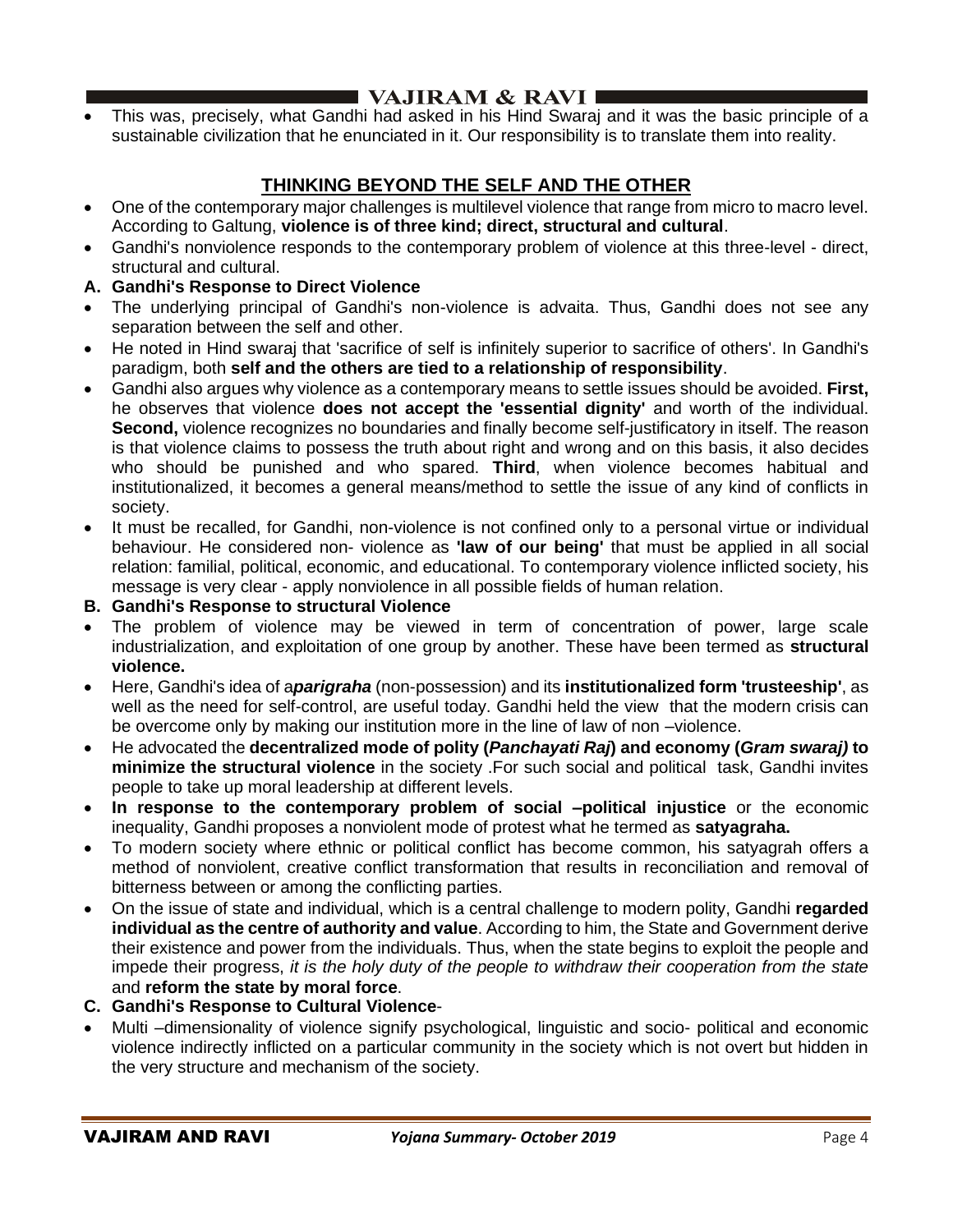## $\blacksquare$  VAJIRAM & RAVI $\blacksquare$

- Such violence often gets vent when cultural, political or religious war (as in the case of terrorism) takes places.
- Our normal worldview is violent in nature and we are socialised and educated in such a way that we never grasp how violently we relate to ourselves, to others, and to nature.
- Gandhi challenges such violent normal view and its normative design and emphasises on nonviolent world view. He argues that we need to analyze our existing worldview portrayed as normal which is in fact, violent from within.
- To develop a nonviolent worldview, he emphasizes on a **new kind of socialization through**  *Swadeshi* **and a new type of education through** *Nai Talim* in the society .
- The violence against nature, known as the environmental crisis, is serious contemporary challenges before us. Rather than looking the nature separate from the human being, Gandhi submitted that we should feel a more living bond between ourselves and the rest of the animate world.

### **Conclusion**

Gandhi's idea of non –violence attempts to eradicate the root cause of the present ecological crisis by proposing the idea similar to a notion recently termed as **'human ecology' which is concerned with the ecological implications of all what human beings do**.

## **TOWARDS AN EGALITARIAN SOCIETY**

- Mahatma Gandhi was a man of many parts. With a multidimensional mission, he wanted to touch every aspect of our individual, national and even international life.
- In the political field, he applied the age-old principles of **truth and non-violence** and **their derivative Satyagraha** to build up a mass movement.
- In the economic field, he challenged the very foundational values of the western model of development viz.
	- (a) It is the **self-interest** that moves man and his society and that
	- (b) It is the **ever-spiraling desires and aspirations** of man, which lead to progress of the human society.
- He fervently made a **fine distinction between human 'need' and 'want'** and underlined the centrality of basic need in any given social order.
- In the religio-cultural field, he stood for **Sarva Dharma Saamabhava** (equal respect for all religions) and **rejected the western concept of secularism**.
- He **did not have much faith in State power** and ever **remained a votary of civil society organizations**.
- In the process, he provided **three major instruments of social change** viz. **Eleven Vows (Ekadashs Vrata)**, **Constructive Programme** and **Satyagraha**, instead of a singular role of the State power.
- It was in Phoenix Settlement (1904) and Tolstoy Farm (1910), that some of his liberal ideas like **sharir shram (bread labour) Sarva Dharma Samabhava** (equal respect for all religions) and **Sparsh bhavana** (elimination of untouchability) started being practiced in more vigorous way.

#### **Eleven Vows**:

- When he set up Satayagraha/Sabarmati Ashram in Ahmedabad during 1915, he introduced Eleven Vows (Ekadash Vrata) which every inmate of the ashram would have to follow and imbibe in his life and living.
- These eleven vows were: *truth, non-violence, non-stealing, brahmacharya, non-possession, control of palate, fearlessness, elimination of untouchability, bread labour, swadhesh and equal respect for all religions*.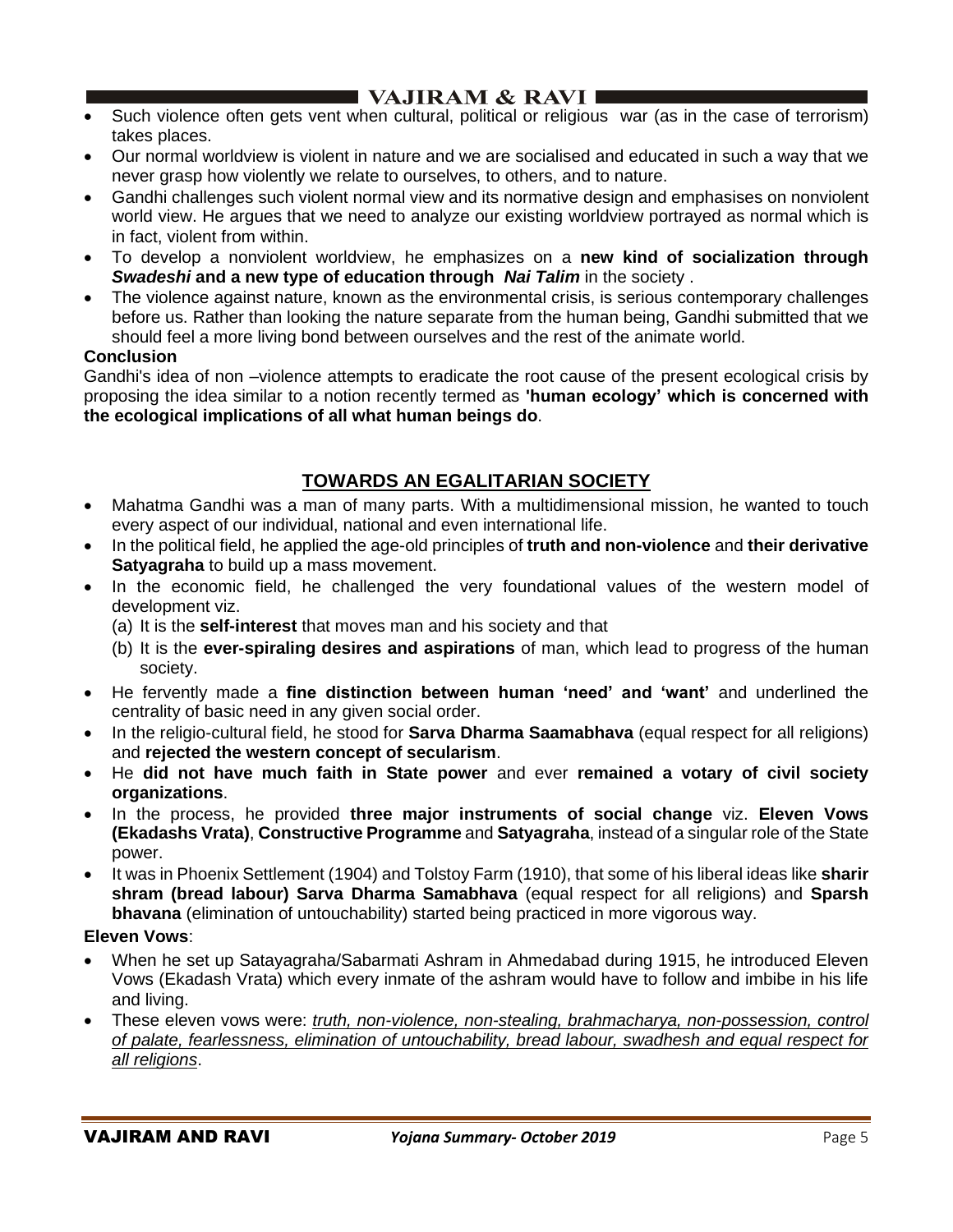# $\blacksquare$  VAJIRAM & RAVI $\blacksquare$

## **Bread Labour**

- The simple meaning of the principle of bread labour is that one must work to live. He might be engaged in any kind of mental work, but he has to put in some amount of physical work to earn his bread.
- Gandhi was aware that the **dignity of labour was missing from our sociocultural value system**. Hence, he made it a part of the Ekadash Vrata.
- Gandhi also associated this principle of bread labour with Jajna convept of the Bhagavad Gita. It is said there that anyone who partakes food without performing some sacrifice (Jajna) is nothing short of being a thief.
- **Charkha and Kargha became the symbol of synthesis between mental and physical work.** They also were meant to provide employment to the millions of people during their spare time. Getting their own cloths through spinning and weaving, people were to attain self-reliance and indeed their own Swaraj.

### **Sparsh Bhavana (Elimination of Untouchability):**

- He considered the entire spectrum of untouchability as a blot on the fair face of Hinduism.
- He launched one of the most vigorous campaign to eliminate the scourge of untouchability from the soil of India. He set up **Harijan Sevak Sangh** and published a journal called **Harijan** with the same purpose.
- The elimination of untouchability amounts to **removal of barriers between man and man**. Hence, it is a major step towards equalitarian society.
- He found scavenging as the most essential act in human society. But being confined to a section of people, it has become the symbol of indignity of labour. Hence, he pleaded for self-scavenging.

## **GANDHI AS AN INTERNATIONALIST**

- "For me **patriotism is the same as humanity**", observed Gandhiji nearly fifty years ago: **"In trying to serve India, I serve humanity at large."**
- These word sums up Gandhiji's outlook on world affairs-**which was neither national nor international but simply human**. He looked upon all men as members of one family.
- "It is impossible," he wrote in "Young India" in 1925, for one to be **internationalist without being a nationalist**. Internationalism is possible only when nationalism become a fact, that is, when people have organized themselves and are able to work as one man".
- He did not want India to cut herself adrift through attainment of independence. "**Isolated independence is not the goal of the world status**," he wrote in 1925, "it is voluntary interdependence." Indeed, one could say that this is precisely the objective for which the United Nations was set up.
- **All that substitutes law for force, reason for violence, understanding for fanaticism is in consonance with Gandhiji's ideals**.
- Gandhiji felt and hoped that a **free India by example and achievement could inculcate a moral sense among nation.**
- Through the deliverance of India he sought to deliver the so-called weaker races of the earth from the crushing heels of Western exploitation. This ambition, it may be contended, has, to a large extent, been fulfilled. For achievement of independence by India through pacific means and by mutual goodwill did provide an inspiration and an example to several nations in Asia and Africa.
- Gandhiji's **most vital contribution** to international relations is his **philosophy and technique of non-violent resistance**.
- When the atom bomb was used against Hiroshima and Nagasaki, Gandhiji was deeply distressed and observed that "the employment of the atom bomb for the wholesale destruction of men, women and children" was "the most diabolical use of science." **He thought that the only alternative to peace was the total annihilation of mankind**.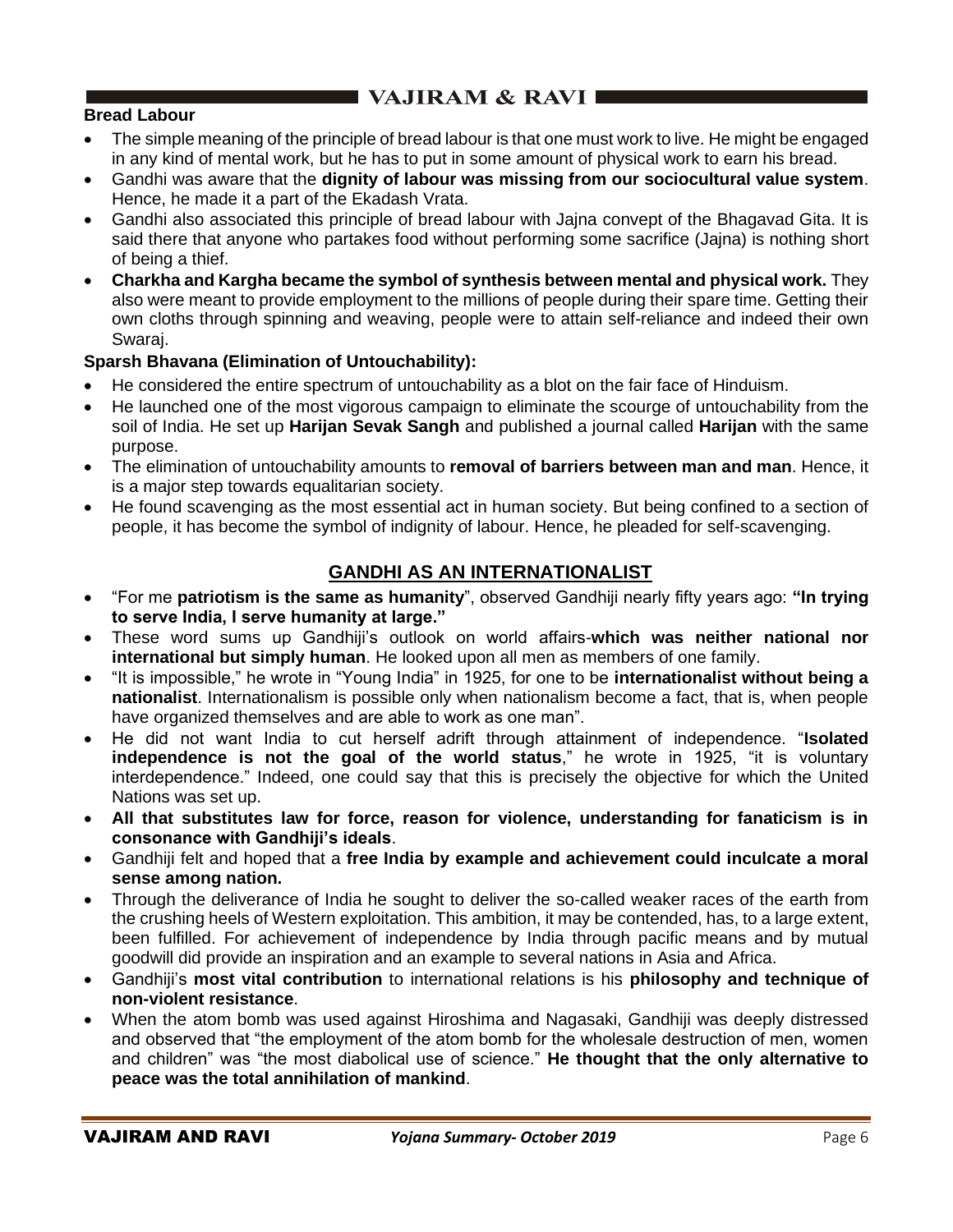# **EXAMPLE VAJIRAM & RAVI EXAMPLE**

## **Conclusion**

- Gandhiji, it is contended, was an obscurantist when it came to cultural matters and wanted the clock to be turned back in our country.
- In his Hind Swaraj, written in South Africa, the underlying theme is almost total rejection of values of western civilization. But he was not against obtaining knowledge from wherever it came nor did he advocate adoption of primitive customs simply because they were old.

## **TRANSFORMATION THROUGH PEOPLE POWER**

- Hardly anyone speaks about Gandhi as a Management icon. Alan Axelrod, renowned author of biographies has authored a widely acclaimed book titled **'Gandhi CEO:14 Principles to Guide &Inspire Modern Leaders**'.
- In it he has averred "There is no doubt that Gandhi was a good man and an intensely spiritual man, but he **was also a manager and executive**, a **supremely practical leader for change** [management]."
- This book gives prime importance to "**a humane and people-oriented approach**"-based on Gandhi's "Talisman" and to transparency to which he attributes Gandhi's moral stature and ultimate success.
- Businesses cannot be run by coercion and CEOs should earn the cooperation and trust of their employees/stake holders and welcome dissent because "**if everyone is thinking alike, no one is really thinking**."

## **Gandhi's Economic and Management Ideas**

- Gandhi's economic and management ideas were gestated by India's grinding poverty and were moulded by his ethical and civilizational values.
- For him: **Economics that hurt the moral well being of an individual or a nation are immoral** and therefore unacceptable. So also, the economics that permit one country to prey upon another" and Civilization in the real sense of the term consists not in the multiplication but in the deliberate and voluntary reduction of selfish wants."
- Gandhi wanted *poverty alleviation and economic development to commence at village level.*
- Besides, he wanted "**production by masses**" not "mass production", utilization of people's innate talents, traditional avocations and locally available/replaceable natural resources. Gandhi **disfavoured both capitalist and communist economics**.
- Besides, **he was opposed to state control** of the economy because "**while apparently, doing good by minimizing exploitation, it does the greatest harm to mankind by destroying individuality, which lies at the root of all progress"**.
- His notion of democracy was "*the weakest having the same opportunity as the strongest*" and that: *Real Swaraj will come not by the acquisition of authority by a few, but by the acquisition of the capacity by all to resist authority when it is abused*".
- In management of the economy he favoured moral suasion instead of coercion and the practice of Trusteeship. **Vinobha Bhave's Bhoodan movement** was a good example of the practice of moral suasion and Trusteeship.
- For Gandhi "**Labour is far superior to capital**. He wanted a marriage between capital and labour. According to him, they can work wonders in cooperation.

### **Still Relevant in Modern Times**

- In recent years concepts of total Quality Management (TQM), Customer Relations Management (CRM), Corporate Social Responsibility (CSR), Safeguarding the Interests of All Stake Holders (SIASH), Frugal Engineering (FG), Lean Management (LM) etc. has come to be embodied in management theory and good corporate governance practices. Gandhi has urged practice of these by the 1920 and 30s.
- **On CRM**, he had stated. "A **customer is the most important visitor on our premises"**.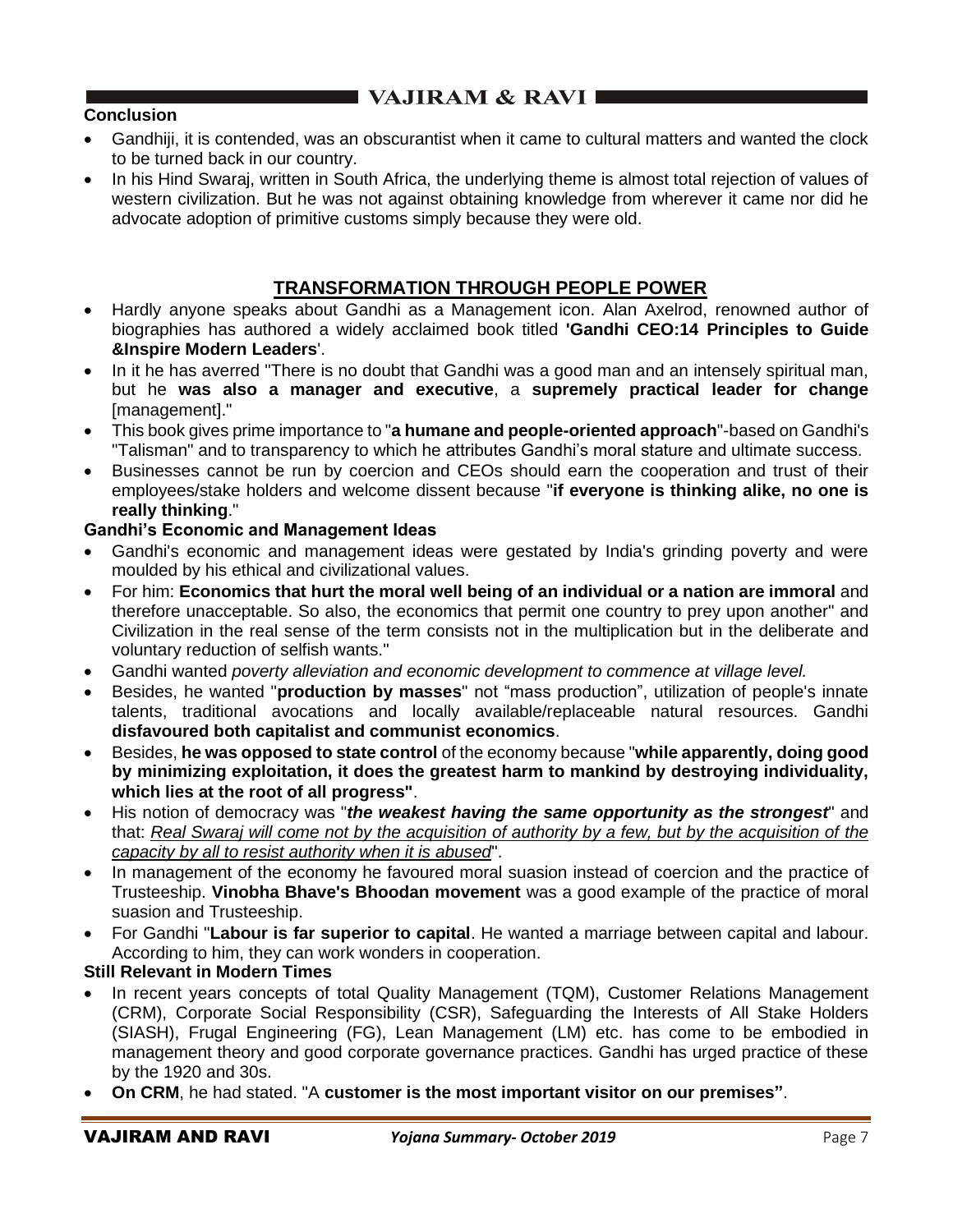## I VAJIRAM  $\&$  RAVI  $\blacksquare$

- His **CSR is seen** in his **educational health and sanitation efforts** for the Champaran Indigo peasants.
- His **FE and LM are see**n is his choice of the charka for India's emancipation from colonialism and abysmal poverty, and his insistence on stringency in all expenditure and strict accounting of every rupee spent.
- The Secretary of State for India revealed in the House of Commons that whereas the Great Depression caused a 25% drop in Britain's textile exports to India, the **additional 18% fall was due "directly to the boycott program carried on by the Indian National Congress**."
- The German economist Ernst Schumacher, in his book 'Small is Beautiful' lauded **Gandhi as a people's Economist**. He argued "**The technology of mass production is inherently violent**, ecologically damaging, self-defeating in terms of nonrenewable resources.
- The technology of **production by the masses**, making use of the best of modern knowledge and experience is conducive to decentralization, compatible with the laws of ecology, gentle in its use of scarce resources and designed to serve the human person instead of making him the servant of machines.
- One of the Management concepts now in vogue is "**Core Competence**". Over a century ago **Gandhi identified textiles as the Indian people's core competence**.
- He urged that **humans should be industrious**, "**not like a machine, but like the busy bee**." The Charka was his mascot for employment generation. Ridiculed by many as "antediluvian ", it revived India's moribund cottage and village industries which today employ over 30 million artisans their families.

## **Conclusion**

- Gandhi's continuing pertinence in the management field in the 21st century is clearly visible in the present Global Warming.
- Gandhi had written: "**Earth provides enough to satisfy every man's need but not for every man's greed…..The wars of our times spring from greed**."
- It is notable that this assertion of Gandhi is being used as one of the **prime slogan of United Nations Environmental Programme (UNEP)**.
- World Economic Forum has estimated that due to automation there will be net loss of over 5 million jobs by 2020 across 15 major developed and estimated economies.
- Over a century age, Gandhi had foreseen that **"labour saving" machines "save labour" by making laboures redundant**. He had urged "production by the masses" instead of "mass production".

## **THE PATH TOWARDS NATIONAL REGENARTION**

- Gandhiji penned a small booklet during a train ride from Sevagram to Bardoli, in which he appealed to all engaged in the freedom struggle to address some basic issues. There were thirteen items in the original and later he added five more; thus **18-point constructive programme** was developed, which became his framework for socio-economic reconstruction of indian society.
- In 1942 he wrote," if we wish to achieve *swaraj* through truth and non-violence, a gradual but steady building up from the bottom upwards by constructive effort is the only way."
- He designed the constructive programme to **generate inner strength, to elevate internal growth in the masses and to make them aware of their rights as well as duties**.

### **Background**

• Though he had formally categorised constructive programme in 1941, he started his constructive activities during Champaran Satyagraha by establishing schools, health and hygiene programmes.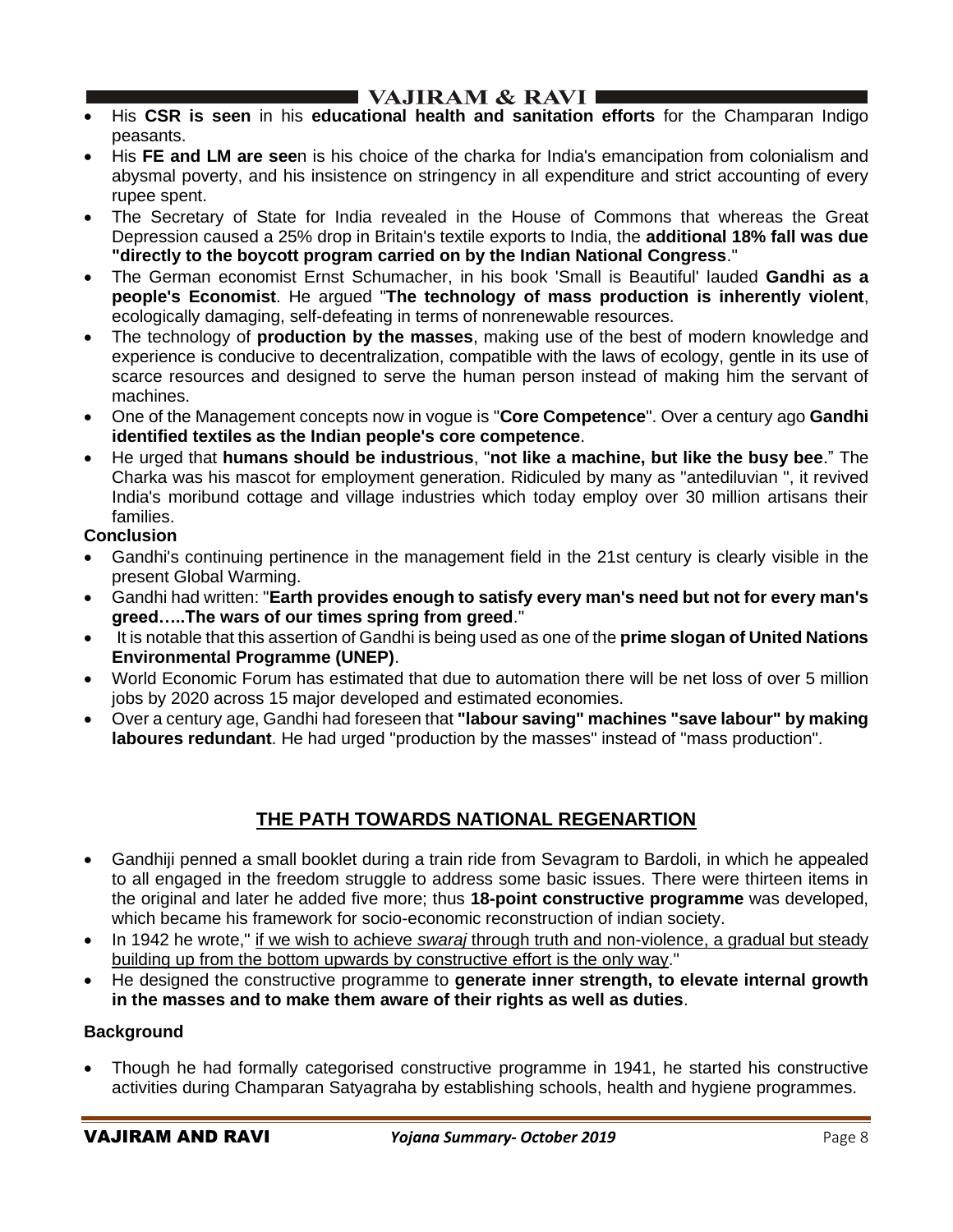# $\blacksquare$  VAJIRAM & RAVI $\blacksquare$

#### **Illustrative, Not Exhaustive:**

- Gandhi had listed 18-point programme but these **were only illustrative** and **were not meant to be comprehensive and exhaustive**. There was enough scope to add or subtract activities based on local needs.
- Gandhi's 18-point programme may be broadly classified into **Social** (Communal Harmony, Removal of Untouchability, Prohibition, Women, Students, Kisan, Labour, Adivasis And Lepers); **Economical** (Khadi, Other Village Industries And Economic Equality), **Education** (Basic Education, Adult Education, National Language And Provincial Language) and **Health** (Village Sanitation And Hygiene And Health).
- **Communal Unity:** Peace and Communal Harmony are the backbone of national unity and it is the foundation for development. Mahatama Gandhi sacrificed his life for the cause of Communal Unity.
- **Removal of Untouchability:** Gandhi emphasised that there was no religious sanction for practising untouchability and the causes and origin of this inhuman custom has to be rooted out.
- **Prohibition:** Gandhi felt so strongly about this addiction because it not only affects the social and economic condition of the families but destroys the moral fibre of the society which is essential for nonviolent struggle.
- **Khadi:** Khadi symbolises self-reliance, self-sufficiency and swadeshi. Charkha became the symbol of the independence movement and khadi became the identity of nationalism.
- **Other village industries:** Gandhi conceived khadi as centre, like sun in the solar system, and other village industries revolving around it like other planets. **Self-reliant village republics were his vision of India.** Therefore, village industries are essential to keep the rural workforce engaged in economic activities, which will in turn support the sustainable development of the rural economy.
- **Village Sanitation:** Gandhi was very much concerned with sanitation. He said, we should "make our villages models of cleanliness in every sense of the world."
- **New or Basic Education:** He was aware that education is the backbone of our civilisation. Gandhi wanted a new education to transform the mindset of the people. He developed system of education for new social order. Gandhi said that the new education, "**develops both the body and the mind**, and **keeps the child rooted to the soil** with a glorious vision of the future in the realisation of which he or she begins to take his or her share from the very commencement of his or career in school."
- **Adult Education:** Adult Education does not stop with teaching illiterates to read and write. Gandhi said, "if I had charge of adult education, I should begin with opening the minds of the adult pupils to the greatness and vastness of their country."
- **Women:** Gandhi demonstrated the power of women to the world. He said, women should not be called weaker sex; actually they are very strong in their own field, in which men are very weak. He also said that men and women are not equal but complementary to each other. He believed that women empowerment will give them rights and honorable position in the society and lead to development of the nonviolent social order.
- **Education in Health and Hygiene:** Gandhi had a holistic vision of health and hygiene. The art of keeping one's health and the knowledge of hygiene is by itself a separate subject of study and corresponding practice.
- **Provincial Languages:** Gandhi always insisted that everyone should learn through mother tongue. Gandhi observed that,"Our love of the English language in preference to our own mother tongue has caused a deep chasm between the educated and politically-minded classes and the masses.
- **National Language:** Gandhi insisted that mother tongue should be the medium of delivering instruction and at the same time he was also in favour of a National Language.
- **Economic Inequality:** He said, economic equality "is the master key to non-violent independence. Working for economic equality means abolishing the eternal conflict between capital and labour.
- **Kisans:** Agriculture has been one of the most affected sectors by one of the most affected sectors by the modern development strategies. In gandhi's schemes of villages swaraj, agriculture is the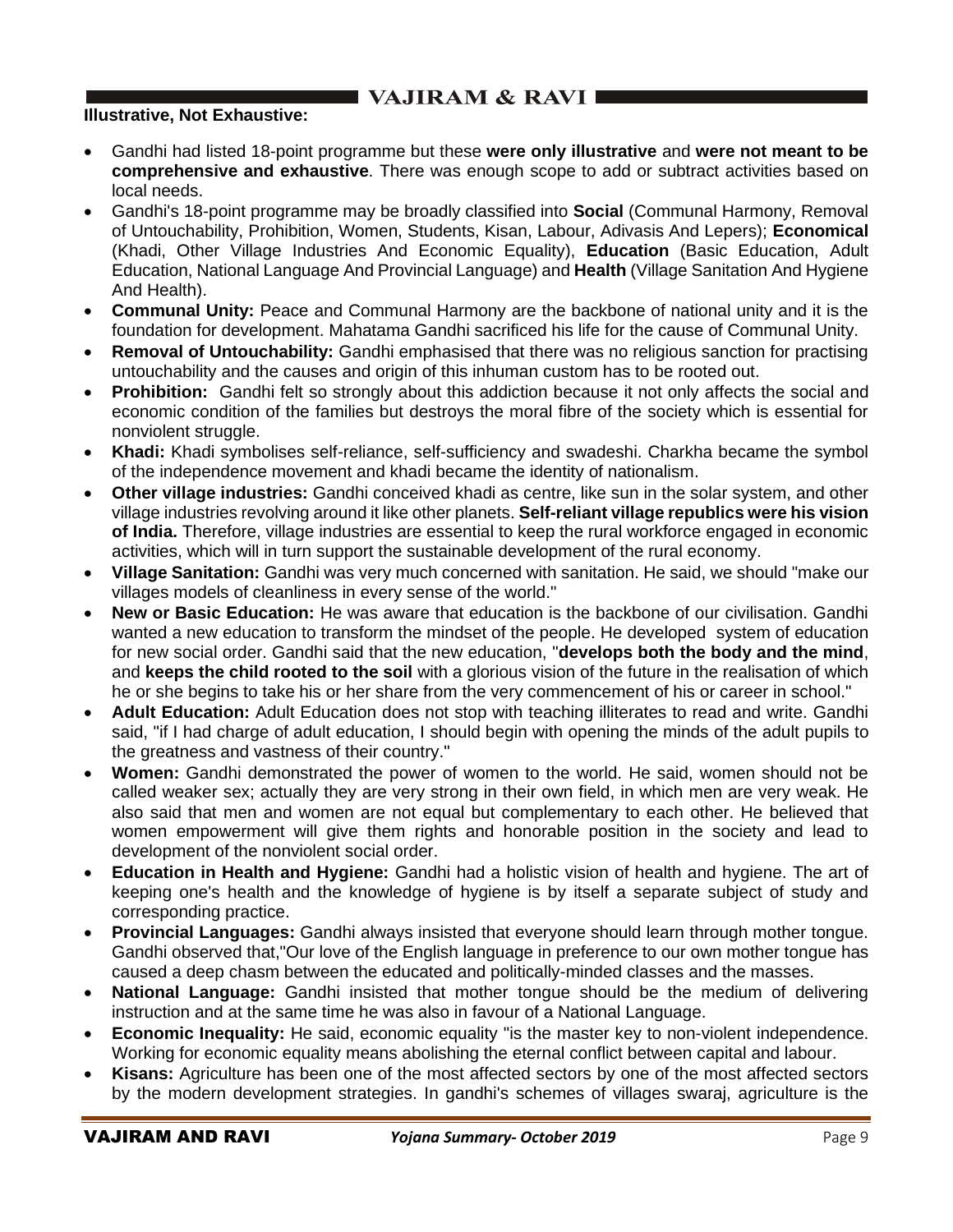# I VAJIRAM  $\&$  RAVI $\blacksquare$

centre of all activities and it should support the farmers to lead a decent living. Therefore, farmers should be taken care of it you need a real development. He explained his own experiments in Champaran, Kheda, Bardoli and Borsad and said, "The secret of success lies in a refusal to exploit the kisans for political purposes outside their own personal and felt grievances."

- **Labour:** He established a unique model of Trade Union for the Textile workers in Ahmedabad. Labour force should be organised not to disturb the development but for the overall development of all stakeholders.
- **Adivasis:** Due to their innocence and ignorance, Adivasis are always exploited by the selfish people. To protect the Mother Nature, we need to protect the Adivasis and their traditions.
- **Lepers:** Gandhi used to clean the wounds of the leprosy-affected Sanskrit scholar Parchur Shastri while he was in sevagram Ashram.
- **Students:** Gandhi observed,"it is from these young men and women that the future leaders of the nation are to rise. Unfortunately, they are acted upon by every variety of influences."

## **Constructive Programme and Civil Disobedience Movement**

- The Constructive Programme was Gandhi's method for the regeneration of swaraj by engaging each and every unit of society irrespective of caste, creed or race and for developing a constitutive and necessary part of the civil disobedience movement. He believed that there is no need for civil disobedience if we sincerely involve ourselves in the Constructive Programmes.
- **Constructive Programme and Civil Disobedience will go hand in hand**. It connects to the people in need. Civil Disobedience, on the other hand, will mobilise the people to resist the unjust practices. Therefore, constructive programme is the training ground for civil disobedience.

## **Conclusion**

- Many modern nonviolent movements pay little or no attention to Constructive Programme.
- Many a time they focus their energy on non-cooperation and Civil Disobedience. Unless we connect with the people and their issues, it is very difficult to mobilise the masses at the time of resistance.
- The development of voluntary sector in India is also the outcome of Gandhi's constructive programme.

## **PRODUCTION BY MASSES, NOT MASS PRODUCTION**

- In capitalistic countries the population irrespective of their development stage, are to some extent reaping the fruits of industrialisation driven by liberalisation, privatisation and globalisation (LPG). Although most economists argue for market economy, unsustainable growth is a big concern among many.
- However, there are some who have raised voice against majority-supported discourse of '**endless growth'**. They have been **arguing about 'limits to growth' with renewed rigour**.
- The fundamental issue is the ownership over natural resources. The countries that are technologically advanced have always been taking a domineering position since the time of industrialisation. Gandhi's Swadeshi may offer new insight and possible solution under these circumstances.

### **Gandhi and Swadeshi**

- Gandhian concept of *Swadeshi* was a result of long-observed and well-thought out process.
- *Swadeshi* got its first mention in 1905 and last in 1947. According to Gandhi, *swadeshi carries a great and profound meaning. It is not merely the use of what is produced in one's own country….another meaning implied in it which is far greater and much more important. Swadeshi means reliance on our own strength.*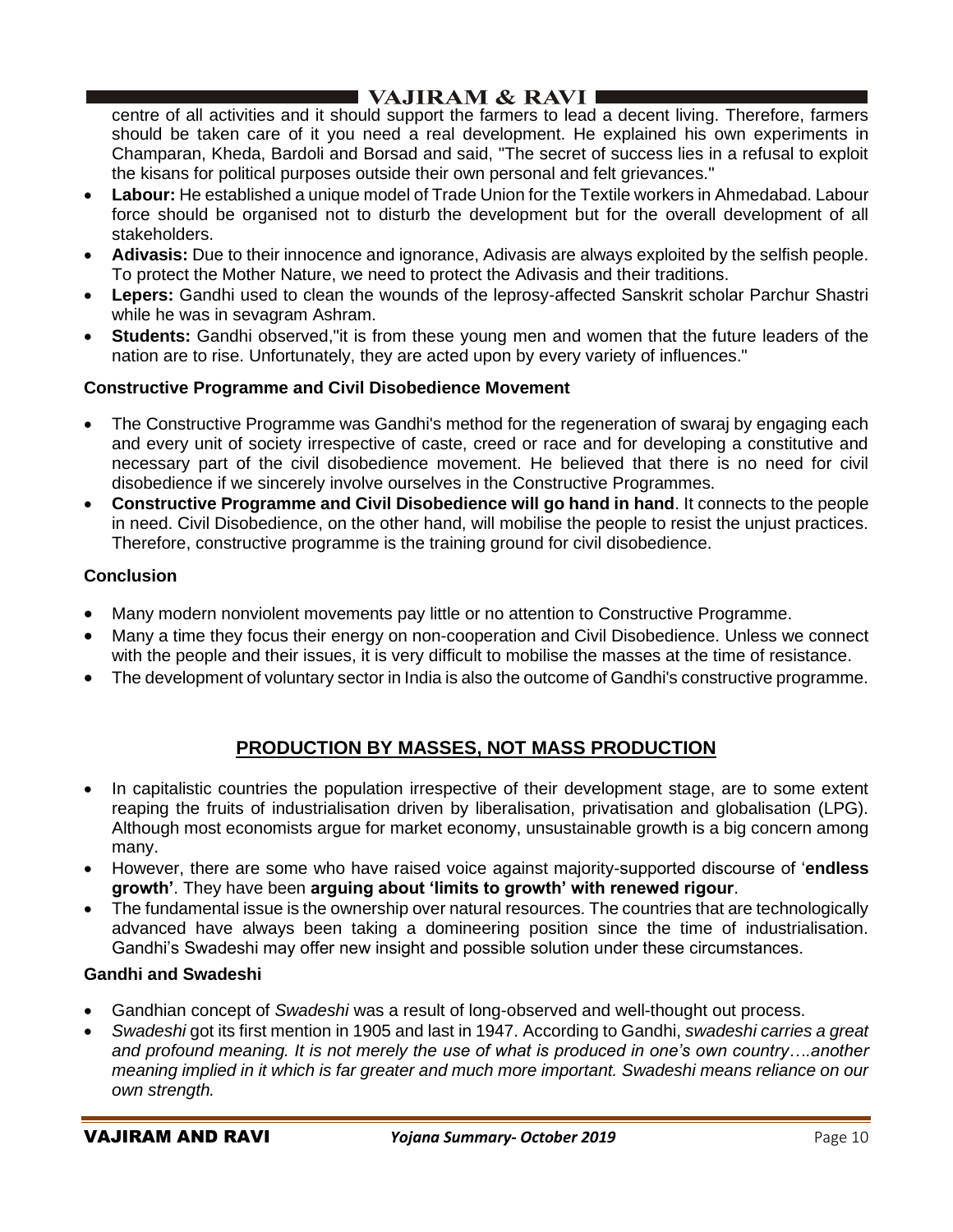# $\blacksquare$  VAJIRAM & RAVI

- He considered swadeshi as the key to economic salvation of Indian and declared law of Swadeshi as the law of laws. Gandhi's idea of Swadeshi him to his ideal village.
- **Acharya Kripalani** understood **Swadeshi as a universal phenomenon**. According to him even in countries, **believing in** *Lassier-Fair* **an unwritten law of swadeshi was observed**.
- For **Gandhian economist J.C. Kumarappa** 'cottage industry' was not merely a method of production but stood for a type of economy as its integral part…values and valuation was the pair that drew the chariots of Human Progress.
- Gandhi's associate **Narhari Parikh in the Manav Arthshastra** argued that the concept of Swadeshi was one of the pillars of Gandhian ideology. **It opposed large-scale production**. Agriculture was primary occupation and source of income, and village industries played a supportive role.
- The fundamental point is to have **development from below and from self-sustaining** local production systems using, if necessary, appropriate technologies. Swadeshi meant local for basic needs and self-reliance.

### **Swadeshi in Present Times**

- **The market-dominated try to maximise material prosperity**. Globalisation for the world means adopting the *GDP growth paradigm* as practiced and favoured by the advanced economies.
- It simply ignores environmental and ecological ethics in production and consumption. Voluntary poverty of Gandhi meant that the **'haves' of the society** should **restrict their consumption moderated by ascetic and paternalistic values**.
- For Gandhi, village-level self-sufficient was providing maximum opportunity for production at local level. His self-reliance would produce the necessities of life by one's own labour or produce goods that could be exchanged for necessities.
- For Gandhi, local requirements provided the key. *Limitation of wants would provide signal to producer and the system of production would guide the consumer*.

### **Conclusion**

- **Prosumer** is the word used by Alvin Toffler when he talks about the third wave. **A prosumer is both producer and consumer.** For Gandhi, the ideal of economic constitution of India "**can be universally realised only if the means of production of elementary necessities of life remains under the control of masses**."
- Gandhi discovered and articulated the principles for an alternative and humane economy where the doctrine of **Swadeshi was in centre**.
- Keeping individual at the centre, he believed in one's moral development; reflected in human dignity by limiting conspicuous consumption and decentralised production system to seek a life with selfesteem and a genuinity meanings. At least Indian Humanity needs to give it a try.

# **PROVIDING FOOD TO HUNGRY STOMACHS**

To nurture the spirit of Swadeshi one could keep on working together with his neighbour and do business also. Things which we can produce in the country should not be imported from abroad.

## **Negative Impact of Import**:

- At present, import has laid a major impact on the economy of our country. Latest in this context is the **example of Agarbatti manufacturing industry** in India, which has been one of the core village industries in the country since time immortal.
- Khadi's Agarbati units were gasping to breathe prior to 29th august this year, when **these items were brought in Restricted Bracket of import**. Notably, Khadi has undertaken a **Bamboo Plantation**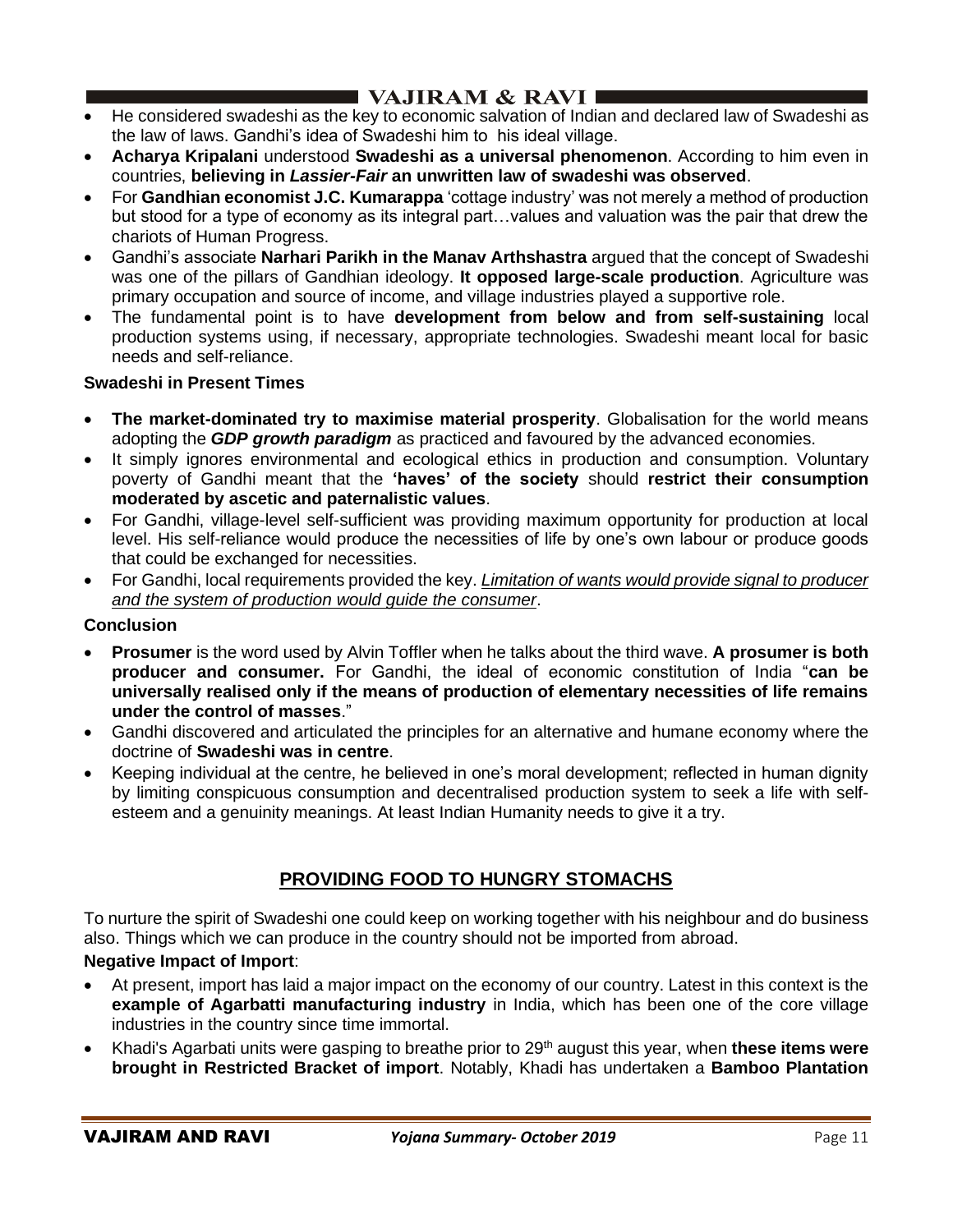## I VAJIRAM & RAVI I

**Drive** across the country to reduce India's dependency of import in Agarbatti Industry and to create millions of local employment - which is the core aim of Gandhian philosophy of Swaraj and Sadeshi.

#### **Importance of Khadi and Swadeshi**:

- Khadi and Swadeshi always **reduce the gap between rich and poor**, which has incidentally increased around the world during last five decades.
- According to Stephen Graffdy, the graetest danger of **globalisation is that state loses control over the economy**, **profit can be taken out of the country** and **local accountability of companies seems to be over**.

#### **Steps Taken**

- In the last five years, several artisan-centric programmes were launched following the Prime Minister's call of **'Khadi for Economic transformation'**. During this, the KVIC provided more than **32,000 New Model Charkhas** and **5,600 modern looms**, which has increased the Khadi production substaintially.
- The KVIC has also created employment through Khadi in the remotest part of the country such as Leh, Ladakh, Kaziranga forest, Sunderban in West Bengal etc. For the first time, **Khadi brought major textile corporates in Khadi sale by manifold**. KVIC also brought major PSUs in the Khadi fold, for purchasing Khadi gift coupons for their employees –which has given the business of over Rs. 100 crore.
- The introduction of new trendy designs such as **Westernwear for women** and other innovative products, with high-quality stitching, has changed the image of Khadi.
- New schemes such as **Honey Mission, Kumhar Sashaktikaran Yojana, Leather Artisans Development Scheme** etc. were launched for the benefit of farmers, Advasis, SC/ST and marginalised communities of potters and cobblers.
- To bring the deviated youths and fatigued farmers to the mainstream of development radar, at Kupwara in Jammu & Kashmir, **KVIC distributed as many as 2,300 Bee-Boxes** in a single day and created World Record, in collaboration with the Indian Army. Similarly, under **Kumhar Sashaktikaran Scheme, 10,000 electric Potter Wheels** along with other equipment were given to the potters across the country.
- Khadi has recently launched a programme for the development of another marginalised **community of cobblers** –polishing and mending shoes and footwears sitting on the footpaths in the scorching sun and shivering westerlies.
- To give them a social status, KVIC has rechristened them as **charm-chikitsak (Leathertechnicians)** and set to distribute 70,000 advanced leather tool-kit this year providing proper training.
- **World's Largest Wooden Charkha** was installed at **IGI Airport Terminal-3** as the grand testimony of Charkha and Gandhian philosophy. KVIC installed monumental grand **steel Charkha at Connaught Place** along with **Charkha Museum**, which has emerged as the main attraction of Connaught Place. Similar grand steel Charkhas were installed on the bank of Sabarmati in Ahmedabad and in the heart of Champaran in Bihar.
- Under the **Moringa plantation drive**,46,500 Moringa saplings have already been planted by the KVIC this year, which will not only help the farmers but will also supplement Honey Mission.

#### **Conclusion**

Time has come when we should eradicate the contradiction between economic growth and social welfare. We must draft economic policies and programmes oriented towards Mahatma's principles of Swadeshi, which can uplift the economic sustainability of the deprived classes, farmers and women workers.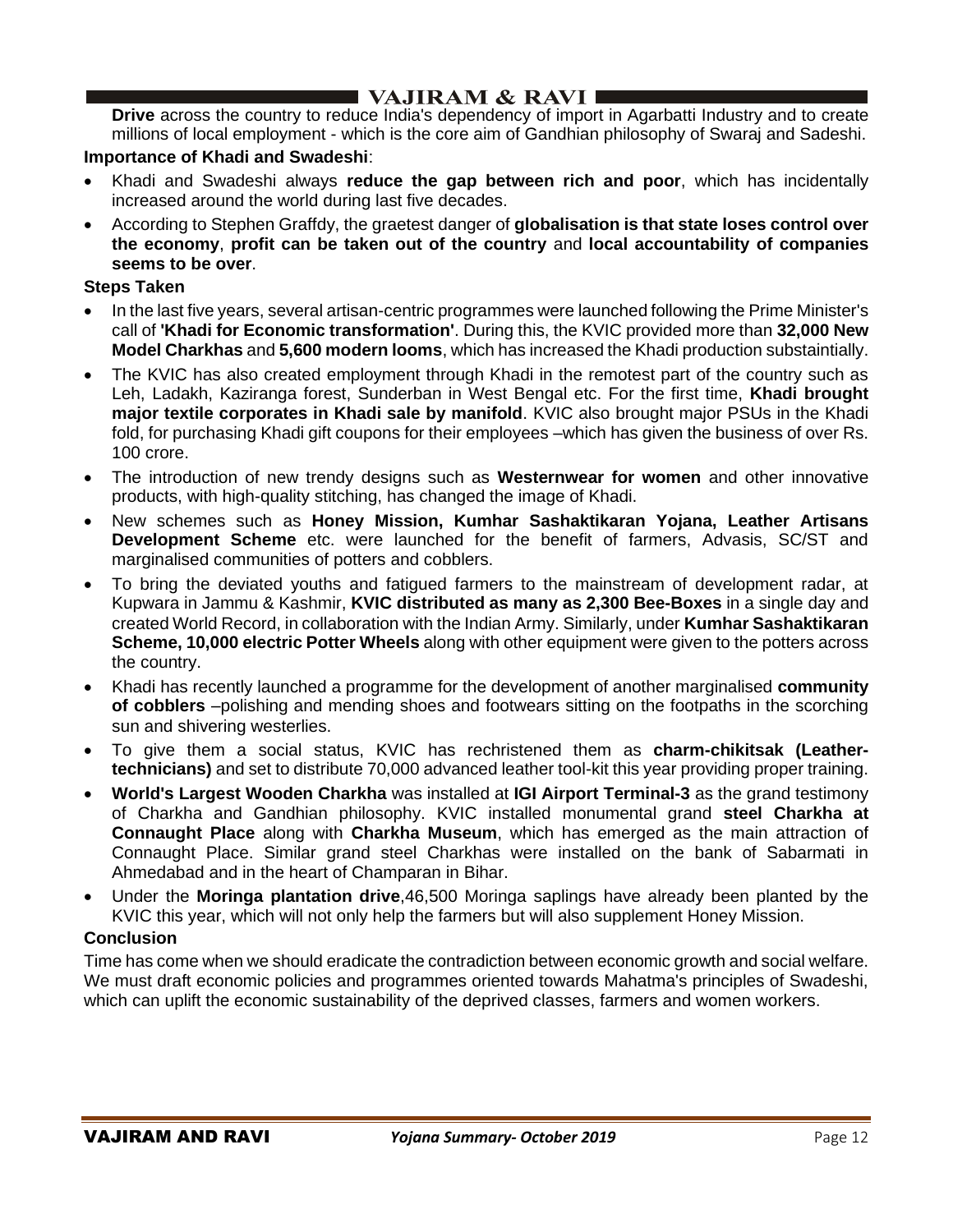#### $\blacksquare$  VAJIRAM & RAVI  $\blacksquare$ **CONSTRUCTIVE PROGRAMME: A WOMEN'S PERSPECTIVE**

- Gandhi wanted women to play an important role in implementing the constructive programme.
- Unlike the nineteenth century social reformers, Gandhi had realised the negative effects of colonial rule on women's economic status. The East India Company had destroyed India's cottage industries and the **greatest sufferers had been women**. This strengthened his decision to launch the khadi movement. Revival of swadeshi would provide work and supplement the income of the semi-starved women of India.

## **Khadi: A tool for Women Empowerment**

- A woman would earn a **basic income for survival**. It would also enable women to come out of purdah. It enabled Gandhi to challenge the dominant upper middle-class value that equated a family's status with women not engaged in productive work.
- **Saraladevi Chaudhurani** was the first women to address public meetings in Lahore wearing a khadi sari and many women followed her example.

### **Involvement of Women: Few Examples**

- **Khadi work** in Orissa was done by **Subhadra Mahtab** who formed Gandhi 'Karma Mandir'. **Raj Kumari Amrit Kaur** organised a spinners' association in Punjab. **Maniben Nanavati** and her coworkers started a 'Khadi Mandir' in Vile Parle in Bombay.
- Among Muslim women, **Bi Amman** propagated khadi. In Bihar, **Prabhavati Devi** established the **Mahila Charkha Sangh in Patna** to involve women in spinning.
- Another important agenda in the constructive programme was removal of untouchability. Gandhi regarded women's involvement essential for removing this evil.
- **Rameshwari Nehru** dedicated herself to the service of harijans. She was appointed vice president of the **All India Harijan Sewak Sangh in 1934**. She together with other social workers, tried to get the Temple Entry Bill in favor of harijans passed in the Madras Legislative Assembly.
- The participation of women in Bihar began with Gandhi's arrival in Champaran in 1917. During this period, among the women who joined him were Prabhavati Devi, Rajbansi Devi and Bhagwati Devi.
- **Anasuya Sarabhai** opened **night schools in mill areas of Ahmedabad for harijan children**.
- Saudamini Mehta opened a clinic for harijan children in a bustee (slum area) in Calcutta where children where regularly examined by doctors. She was made **President of the Bengal Harijan Sewak Sangh**.
- Inspired by his appeals, many women came forward to promote Hindu-Muslim unity. Sarojini Naidu addressed meetings and spoke from various platforms about promoting Hindu-Muslim solidarity.
- In memory of Kasturba, who died in Aga Khan palace in Pune on February 22, 1944, the Kasturba Gandhi National Memorial Trust (KGNMT) was set up on Gandhi's 75<sup>th</sup> birthday (October 2, 1944). It was inaugurated by Sarojini Naidu and its aim was to work for women and children in rural areas.

## **Conclusion**:

Women also contributed to the revival of village industries, to conduct programmes of village sanitation and education in health and hygiene. Thus, women played a remarkable role not only in the political struggle but also in implementing the Gandhian constructive programme.

## **HOLISTIC DEVELOPMENT OF THE PERSONALITY**

• The main theme, underlying Gandhi's philosophy is that of *Integrated Education*, that is education that **ensures the all- round development of the mind, body and soul** of pupils and is not just limited to the narrow confines of merit in academics.